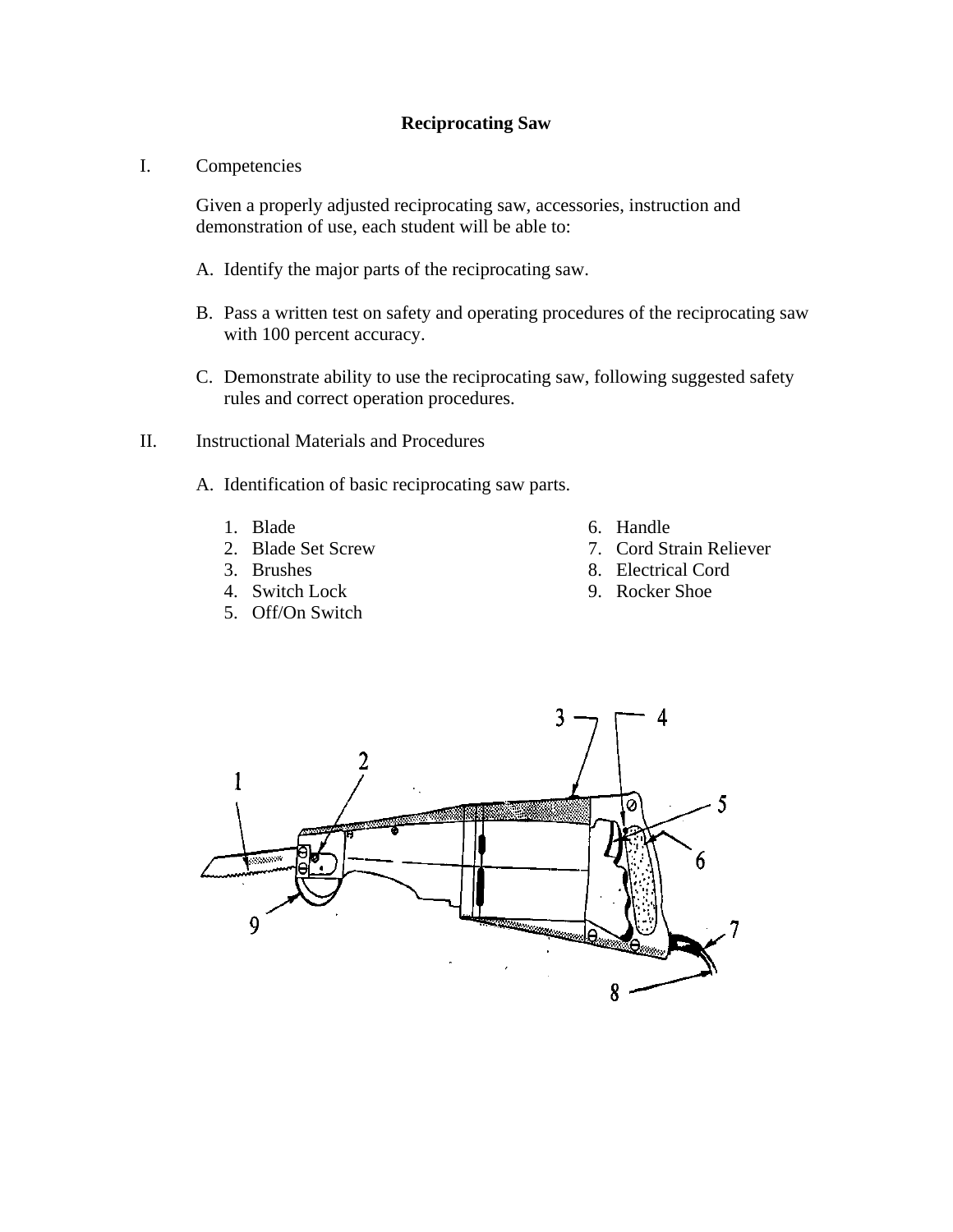- B. Reciprocating Saw Safety
	- 1. Wear eye protection at all times when using the reciprocating saw.
	- 2. Keep the electrical cord out of the way of the cut being made.
	- 3. Hold the saw firmly with both hands when making cuts. This saw will vibrate a lot during operation and must be held tightly to keep the cut on line and to avoid being dropped during operation.
	- 4. Do not operate close to other workers since the saw vibrates a lot and because the blade on this saw is unguarded.
	- 5. Secure the material being cut with the reciprocating saw.
	- 6. Do not bind or pinch the blade when making cuts with the reciprocating saw. Binding the blade may cause the blade to break or possibly jerk the saw from the user's hands.
- C. Operating Procedures
	- 1. Locate yourself in a good steady position prior to making cuts with the reciprocating saw.
	- 2. If the reciprocating saw has a variable speed control, set on fast speed for cutting wood and on slow speed for cutting metals.
	- 3. Select the correct blade for the type of material being cut with the reciprocating saw.
	- 4. Place the rocker shoe against the work when cutting with the reciprocating saw.
	- 5. Do not place excessive pressure on the saw while cutting and become over balanced.
	- 6. If the saw requires excessive pressure to cut, it is in need of a new blade. Change the blade before continuing to use the saw.
	- 7. To make a plunge cut (internal cut) with the reciprocating saw place the rocker shoe on the material and tilt the saw forward slowly until the blade cuts through the material. Too much forward pressure will usually cause the blade to break prematurely.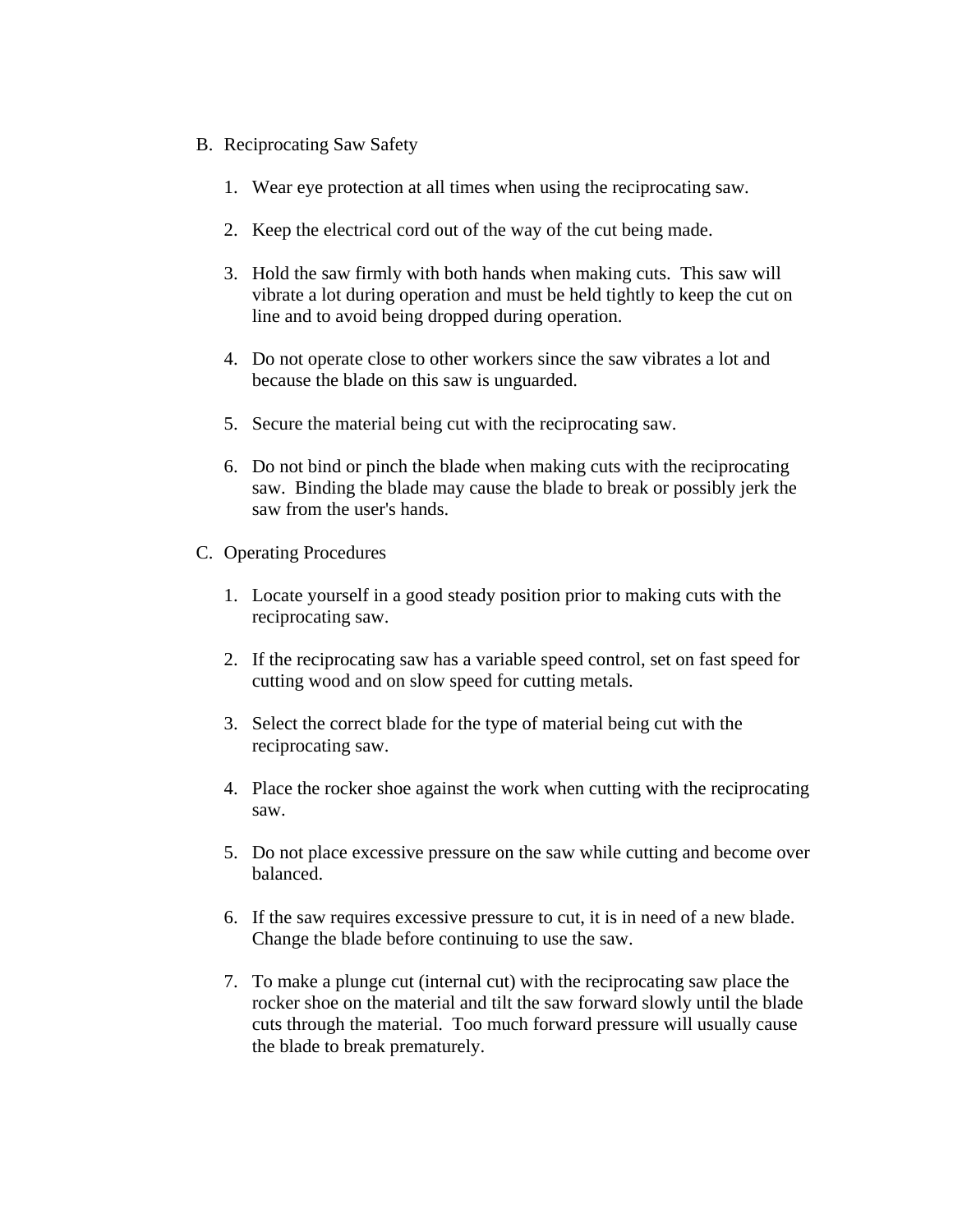8. Keep a good supply of blades on hand for the reciprocating saw as it will break blades frequently.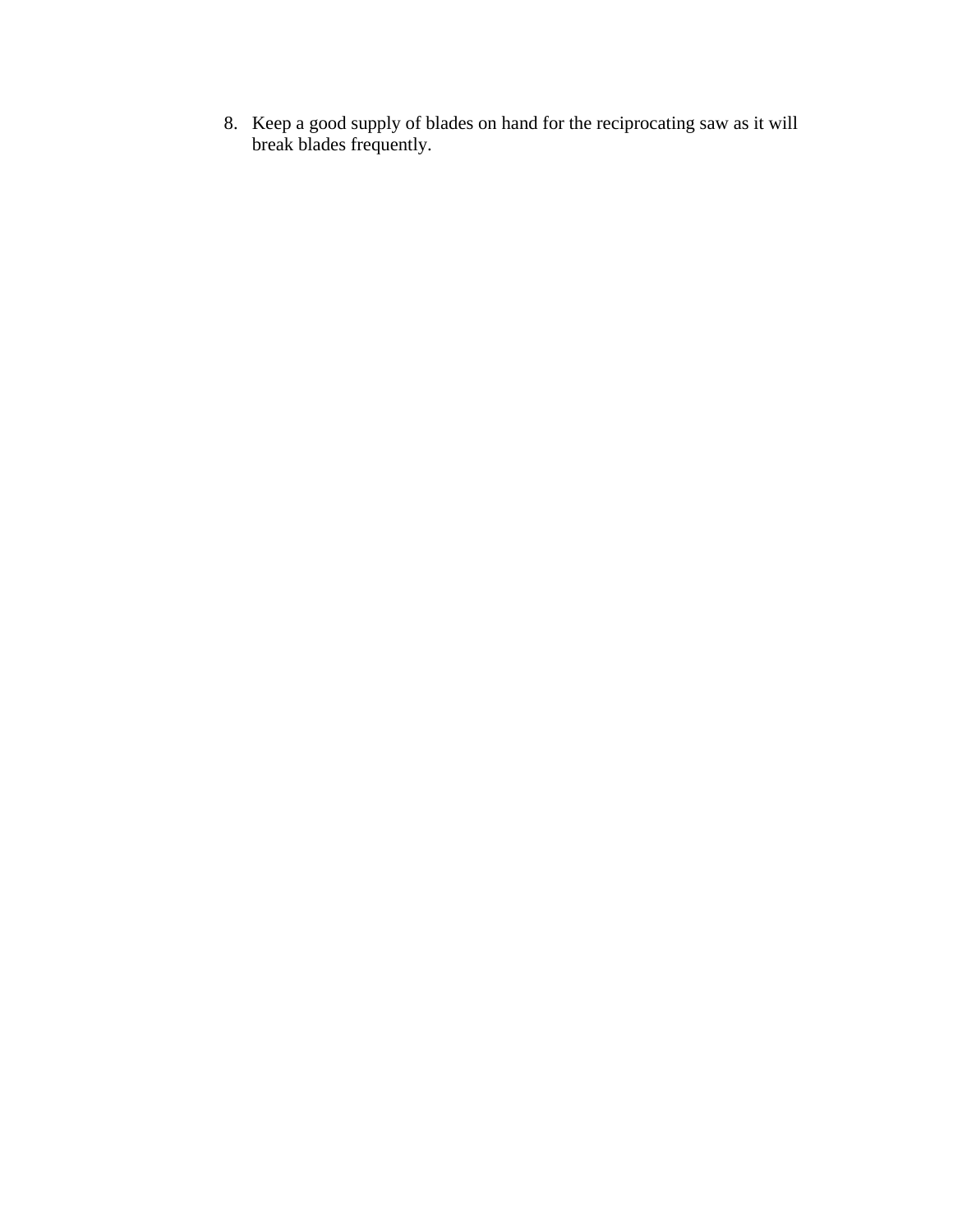#### III. Written Test

### **Reciprocating Saw Safety and Operation Test**

Name Date Date Date Class

Multiple Choice - Place the letter of the most correct answer on the answer sheet.

- 1. When cutting with the reciprocating saw, why must the saw be held firmly?
	- a. The shape of the saw makes it easy to slip out of the hands.
	- b. The material being cut is not secured and causes the saw to vibrate a lot.
	- c. Cutting positions are awkward and can easily cause the operator to drop the saw.
	- d. The saw vibrates a lot which can lead to the saw being dropped by the operator.
- 2. The reciprocating saw should not be operated close to other workers because
	- a. it is noisy.

\_\_\_\_\_\_\_\_\_\_\_\_\_\_\_.

- b. it vibrates a lot and blade is unguarded.
- c. the saw runs at excessively high speed.
- d. all of these.
- 3. Binding the blade on the reciprocating saw may cause \_\_\_\_\_\_\_\_\_\_\_\_.
	- a. the blade to break.
	- b. the blade to bend.
	- c. the saw motor to overheat and burn out.
	- d. damage to the material being cut.
- 4. The rocker shoe on the reciprocating saw should be placed when cutting.
	- a. close to the work
	- b. away from the work
	- c. against the work
	- d. below the work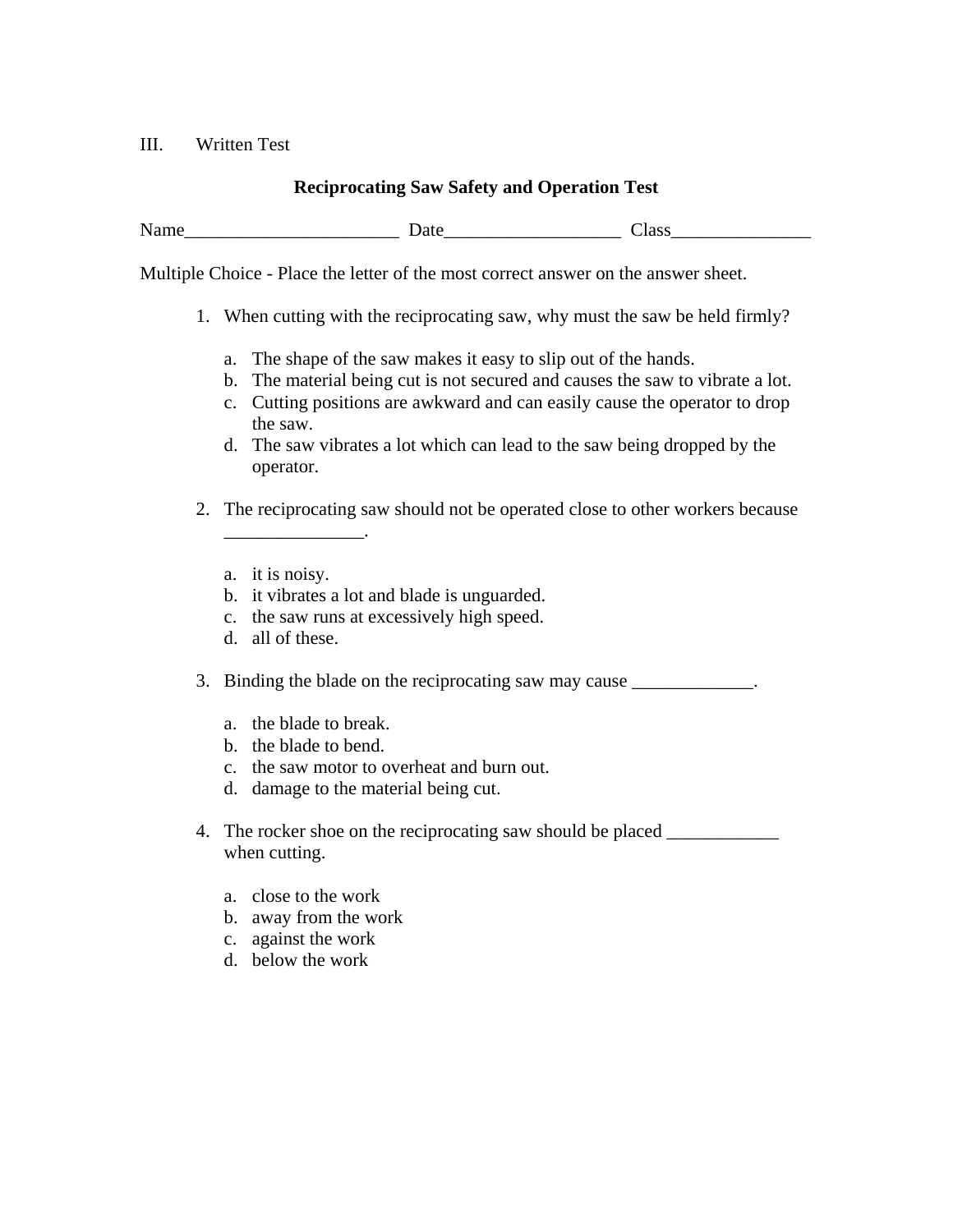- 5. If the reciprocating saw requires a lot of pressure to get it to cut in should
	- a. be held in a different position.
	- b. have the blade changed.

\_\_\_\_\_\_\_\_\_\_\_\_\_.

\_\_\_\_\_\_\_\_\_\_\_\_\_\_.

- c. be adjusted to a higher cutting speed.
- d. have the cutting position changed.
- 6. To make a plunge cut with the reciprocating saw the operator should
	- a. push the blade straight into the material.
	- b. put the rocker shoe on the material and tilt the blade forward at a slow pace.
	- c. move the blade into the material from a vertical position.
	- d. push the saw at a slow speed and move the blade into the material.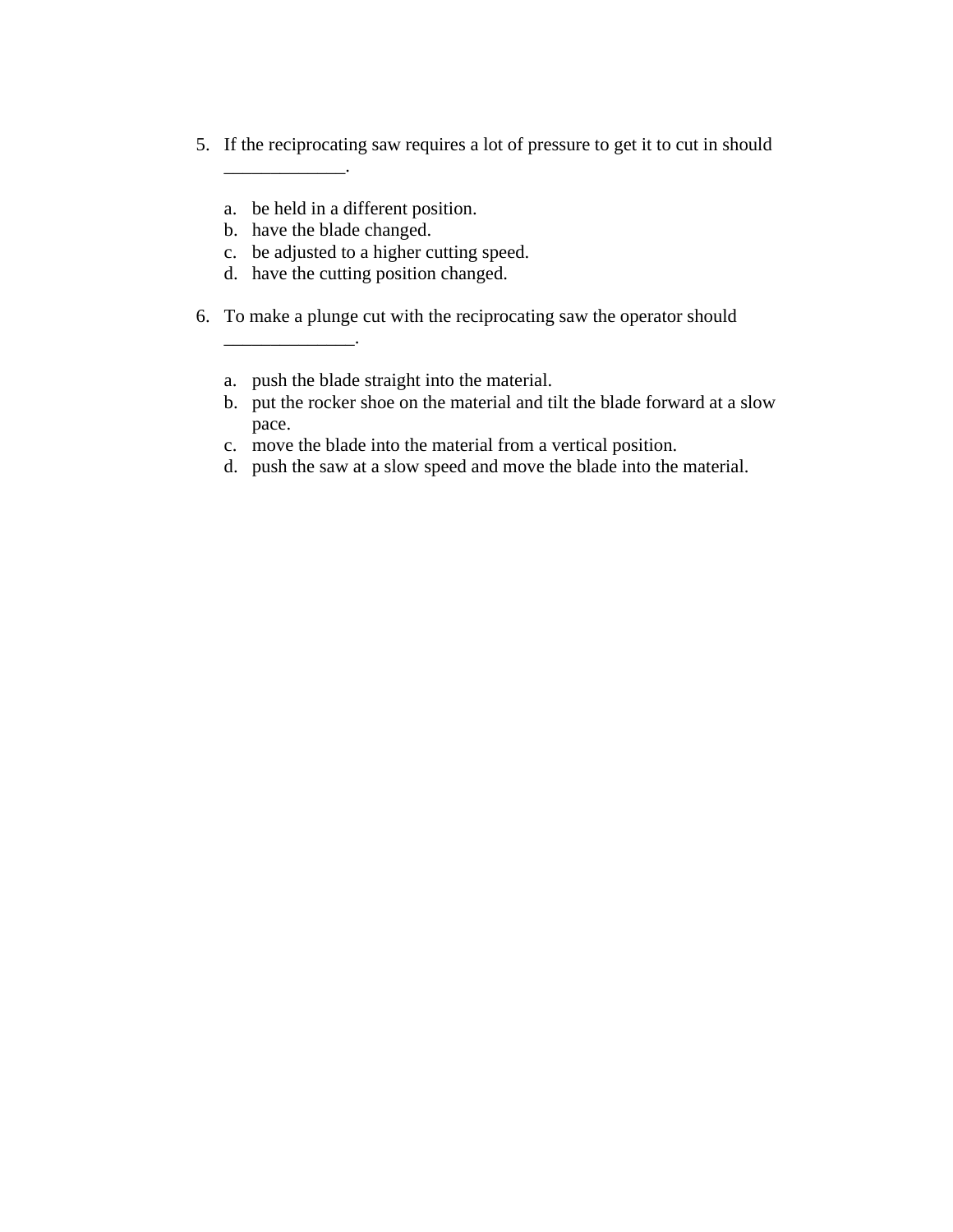# **IV. Performance Test for the Reciprocating Saw**

The student performs the following while operating the reciprocating saw.

| Safety glasses are worn while the reciprocating saw<br>1.<br>is being used.                                  | Yes | No | N/A |
|--------------------------------------------------------------------------------------------------------------|-----|----|-----|
| The reciprocating saw is held firmly in both hands<br>2.<br>while being turned on and used.                  |     |    |     |
| The blade has stopped moving before the reciprocating<br>3.<br>saw is laid down.                             |     |    |     |
| 4. The reciprocating saw is positioned so the saw dust<br>is thrown away from the operator during operation. |     |    |     |
| The electrical and extension cords are positioned<br>5.<br>away from the work being performed.               |     |    |     |
| 6. When the blade is replaced on the reciprocating saw<br>the electric cord is unplugged.                    |     |    |     |
| 7. The student can remove and replace the blade on<br>the reciprocating saw.                                 |     |    |     |
| 8. The student can safely control the reciprocating saw<br>and perform satisfactory cuts.                    |     |    |     |
| Comments_<br><u> 1989 - Johann John Stone, mars eta biztanleria (h. 1989).</u>                               |     |    |     |
|                                                                                                              |     |    |     |

I do hereby certify that the student has satisfactorily demonstrated ability to operate the reciprocating saw by passing this performance test.

\_\_\_\_\_\_\_\_\_\_\_\_\_\_\_\_\_\_\_\_\_ \_\_\_\_\_\_ \_\_\_\_\_\_\_\_\_\_\_\_\_\_\_\_\_\_\_\_\_ \_\_\_\_\_\_

Student Date Date Teacher Date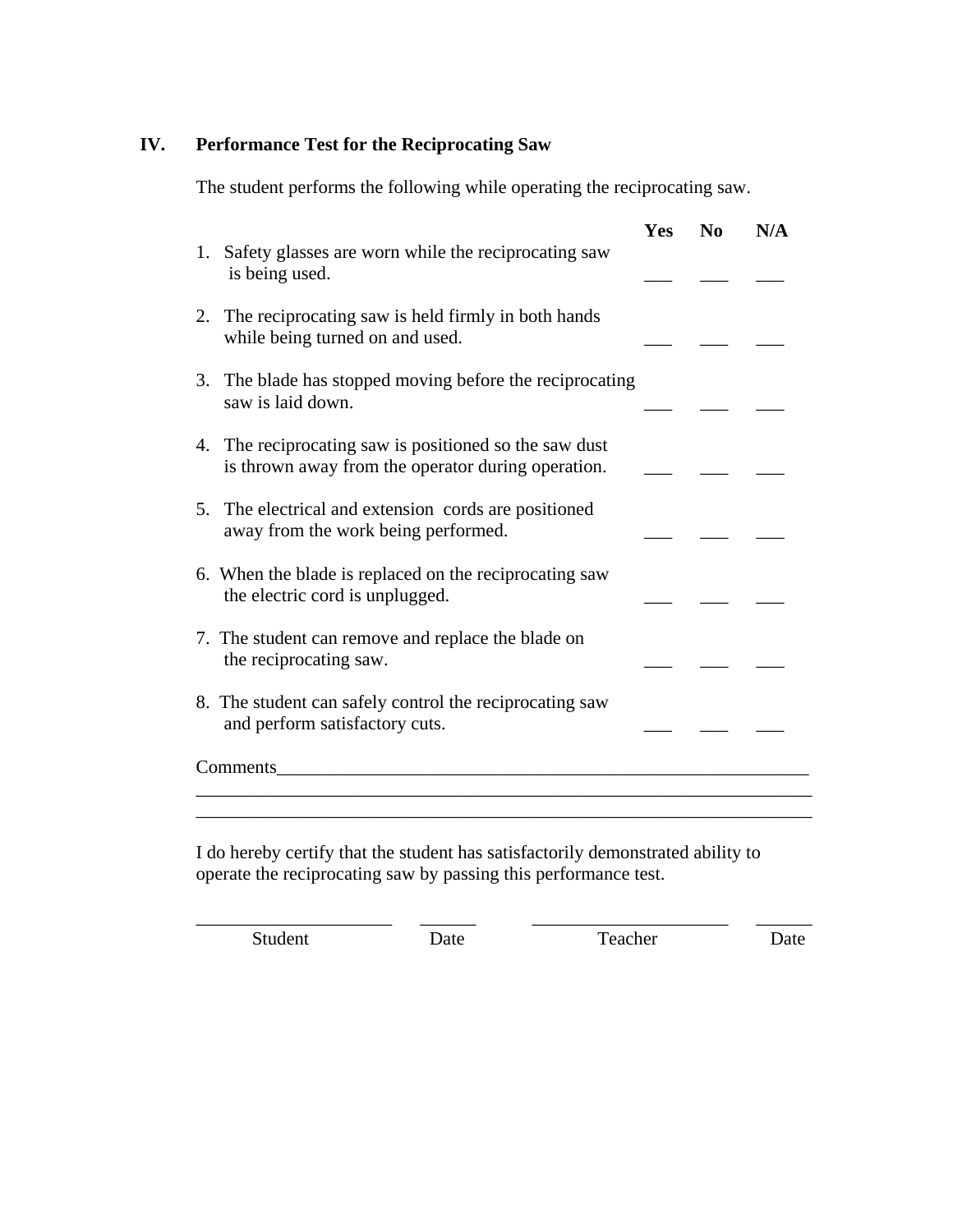# **Reciprocating Saw Parts Identification Test**

Name\_\_\_\_\_\_\_\_\_\_\_\_\_\_\_\_\_\_\_\_\_

Match the number of each reciprocating saw part with the correct part name.

- \_\_\_ A. Switch Lock
- \_\_\_ B. Blade Set Screw
- \_\_\_ C. Rocker Shoe
- \_\_\_ D. Handle
- \_\_\_ E. Electrical Cord
- \_\_\_ F. Cord Strain Reliever
- \_\_\_ G. Brushes
- \_\_\_ H. Off/On Switch
- \_\_\_ I. Blade

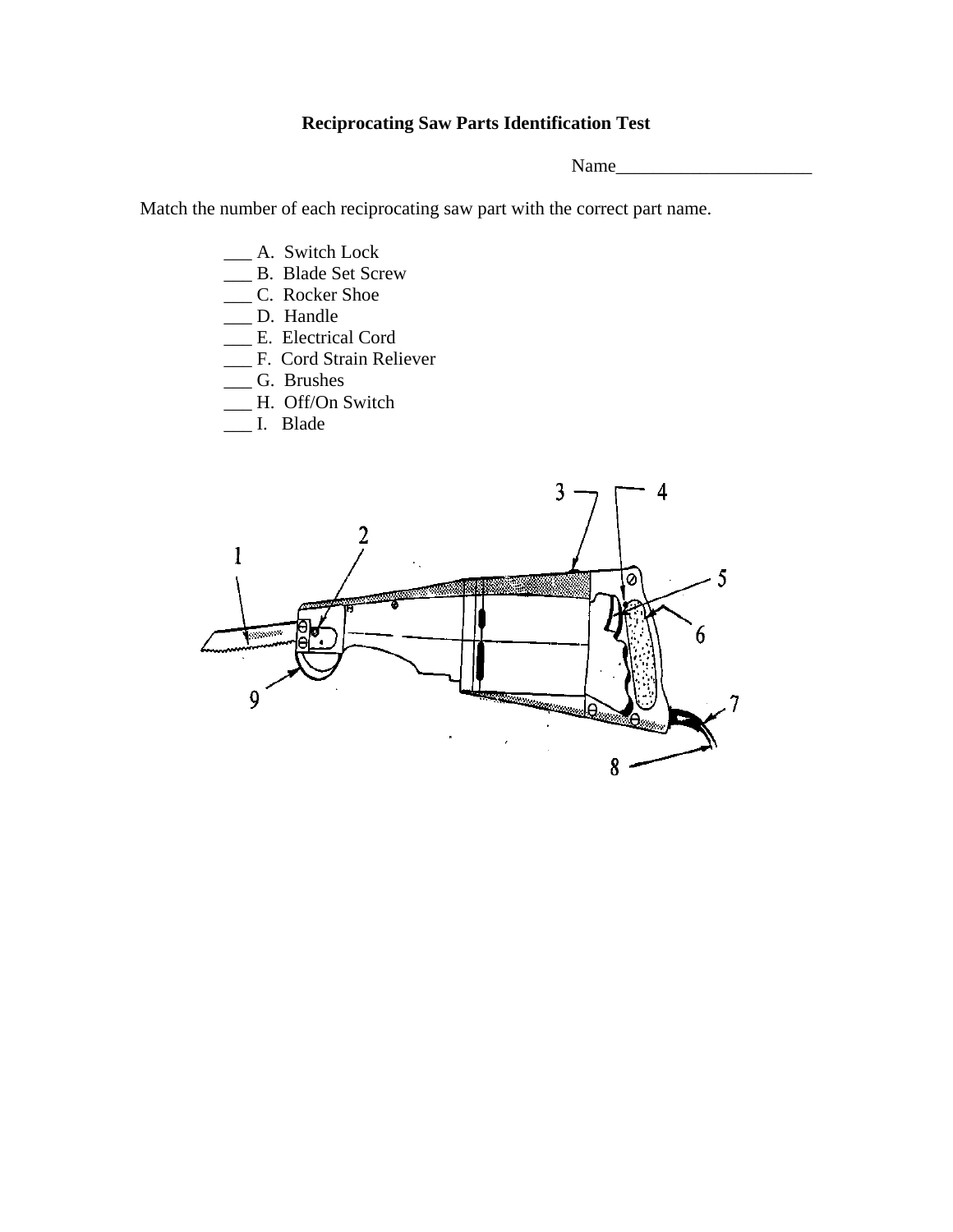# **Reciprocating Saw**